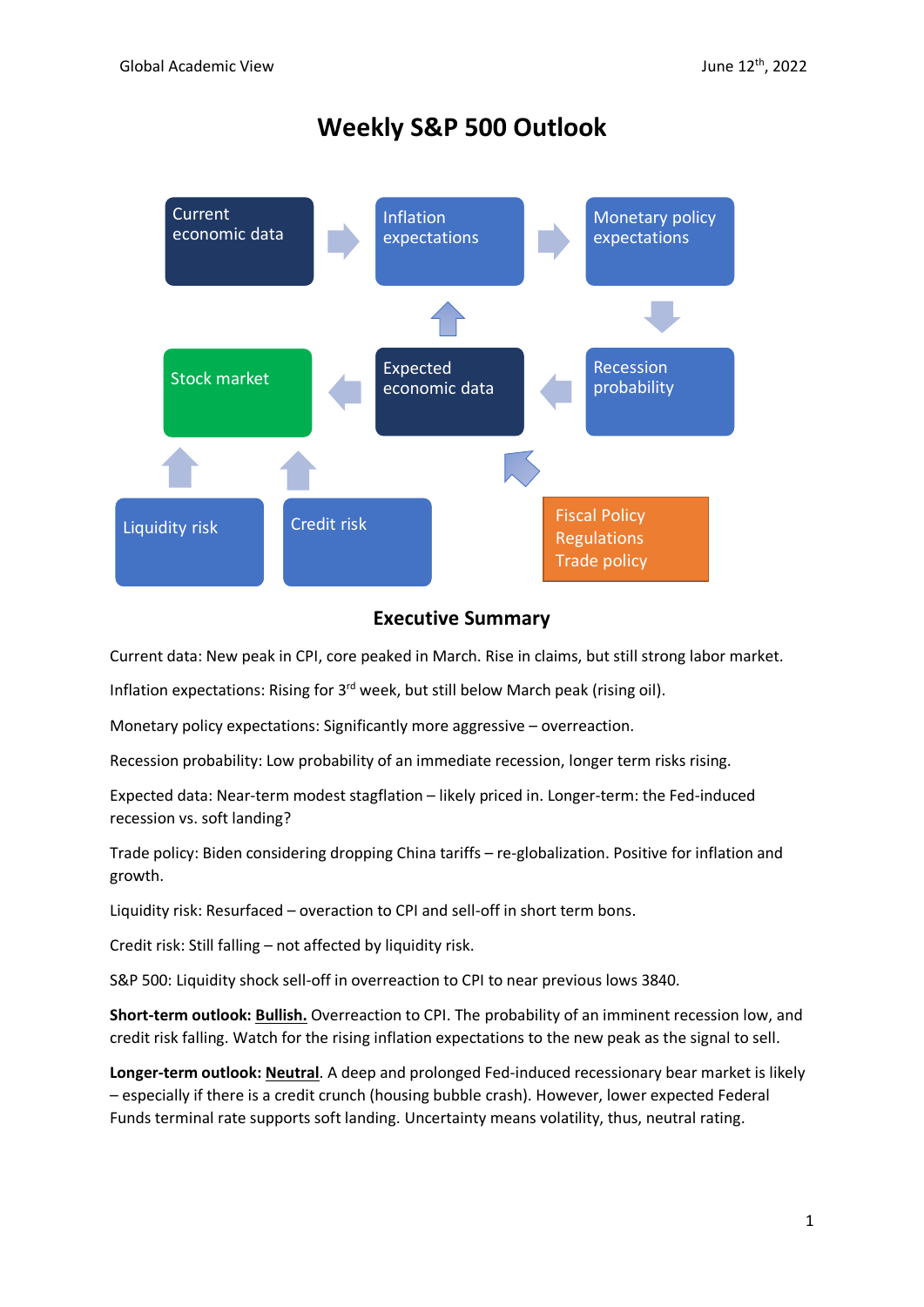| Current economic data |                                                                   |  |
|-----------------------|-------------------------------------------------------------------|--|
| GDP:                  | $-1.5\%$ Q1 2022 (down from 6.9%) consumer spending 3.1% - strong |  |
|                       | 3.5% Q1 2022 yoy (down from 5.5%)                                 |  |
| Unemployment rate     | <b>3.6%</b> May 2022 (last 3.6%)                                  |  |
|                       | Weekly claims 229K (up from 202K) 166K low Mar 20 <sup>th</sup>   |  |
| Inflation:            | 8.6% May 2022 CPI (up from 8.3% - new high)                       |  |
|                       | 6% May 2022 Core CPI (down from 6.2% high 6.5% March)             |  |
|                       |                                                                   |  |

# **Weekly Macro Analysis and S&P 500 Outlook**

**Note**: Labor market - uptick in clams to 5 week high – still strong. **New high in CPI -** core peaked.

| Inflation expectations |                           |                   |                                                   |
|------------------------|---------------------------|-------------------|---------------------------------------------------|
|                        | Nominal Yield (last week) | Real Rate         | <b>BE Inflation Expectations</b>                  |
| 5Υ                     | $3.26\%$ (2.93%)          | $0.09\%$ (-0.13%) | 3.17% $(3.06%) - 3.59%$ peak Mar 25 <sup>th</sup> |
| 10Y                    | $3.16\%$ (2.93%)          | $0.37\%$ (0.17%)  | 2.79% (2.76%) - 3.02% peak Apr 21 <sup>st</sup>   |
| 30Y                    | 3.19% (3.09%)             | $0.67\%$ (0.53%)  | 2.52% $(2.56%) - 2.63%$ peak Apr 21 <sup>st</sup> |

**Note:** Inflation expectations **slightly rose** for 3<sup>rd</sup> week (higher oil prices)– Nominal rates **sharply rose** due to increase in real rates. Peak inflation expectations Apr 21 3.02%

|        | Monetary policy expectations |          |                 |                 |                    |
|--------|------------------------------|----------|-----------------|-----------------|--------------------|
| Front  | Jan 2023                     | Jan 2024 | <b>High</b>     | First cut       | Jan 27 -terminal   |
| 1.10%  | 3.20                         | 3.48     | 3.66 Jul 23     | 3.33 Mar 24     | 3.50               |
| (1.09) | (2.81)                       | (3.05)   | $(3.22$ Jul 23) | $(2.96$ Dec 24) | $(3.22)$ last week |
|        |                              |          | .               |                 |                    |

QE ended in March. QT starting in June – June-Aug \$47.5 bill/month, after \$95bill/month **Note**: Fed significantly **more aggressive** (CPI) – **New Peak hawkishness** (3.20 from 3 in 2022)

| 12-Month Recession probability: moderate                                                  |                   |                                                             |  |
|-------------------------------------------------------------------------------------------|-------------------|-------------------------------------------------------------|--|
| 10Y-2Y spread                                                                             | $0.10\%$ (0.28%)  | <b>Narrowing</b> (Inverted week of March 28 <sup>th</sup> ) |  |
| 10Y-5Y spread                                                                             | $-0.10\%$ (0.00%) | Re-inverted (First inverted in March, reinverted)           |  |
| 1.76% (1.52%)<br>2Y-3mo spread<br>Widening $-$ an imminent recession not expected         |                   |                                                             |  |
| Note: Recession probability increased, but lower chance of an imminent recession (2Y-3mo) |                   |                                                             |  |

### Fiscal Policy, Trade, Regulations

Biden considering dropping China tariffs – should lower inflation expectations (re-globalization) **Note**: "The agency is collecting comments from industry participants in two batches, ending July 5 and Aug. 22."

### Expected data

Level 1**:** Fed-induced slower growth and still persistently elevated inflation (de-globalization) Level 2: Recession vs soft landing.

**Note**: Sharp increase in claims – beginning of slowdown in labor market?

#### S&P 500 pricing: Past performance: 5 Days: -6% YTD: -18.4%

- PE = **19** Fell from 36 on Jan 4th , 2022 **still overvalued**.
- The Fed-induced liquidity shock correction (19% total): **Phase 1 selloff**
- **The Latest:** Sharp negative reaction to CPI (more aggressive Fed exp) Phase 1 still active.
- Reacting **positively** to the possibility of dropping the China tariffs (lower inflation)
- Reacts **positively** to less aggressive Fed (lower recession probability)
- Reacts **negatively** to more aggressive Fed (higher recession probability higher oil)
- **Next**: Pricing of Level 1 expected data: stagflation (slower growth elevated inflation)

**Note**: The new peak in Fed hawkishness after the new peak in CPI – negative for stocks.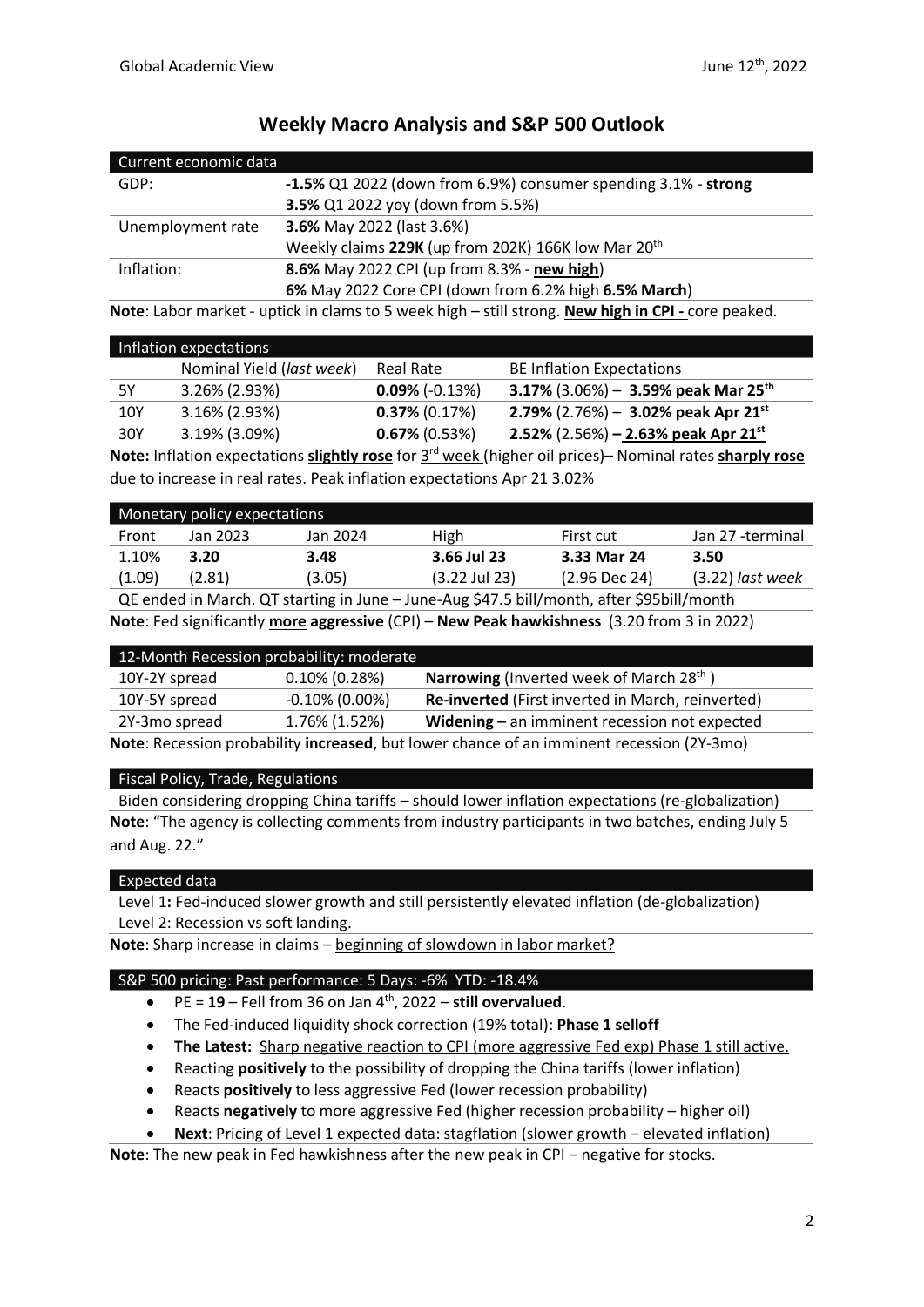#### Liquidity risk **–** High – Phase 1 selloff – ACTIVE – easing

*Expectations of an aggressive monetary policy tightening in the presence of a bubble causes the liquidity shock and bubble burst.*

The ultra-hawkish Powell IMF speech on 4/21 reduced the market depth in short term bonds, which caused the liquidity shock in S&P 500 futures and burst in speculative bubbles 1) tech stocks, 2) meme stocks, 3) cryptocurrencies. **The new peak in Fed hawkishness – liquidity risk resurfaced.** 

### • Crypto – Bitcoin**: -38%** (-37%) YTD QQQ: **-28%** (-23%) YTD

• VIX = **27.75**(24) peak vol. May 2 at 36

**Note**: QQQ sell-off, volatility well below peak, bitcoin stable – **liquidity risk resurfaced in QQQ**

#### An Imminent Recession risk – Low – Phase 2 selloff – not yet expected

*In recessions: 1) corporate earnings decrease – further contraction of PE ratios 2) unemployment increases – lowers consumer spending.*

Initial claims up – beginning of slowdown? But, labor market still strong. The 2y-3mo widening – Fed expected to be more aggressive means no expectations of an imminent recession.

**Note**: 10Y-2Y narrowed while 10y-5Y inverted.

#### Credit risk – Moderate – Phase 3 selloff – not yet expected

*As recession hits and unemployment increases, corporate and individual bankruptcies increase – especially in the presence of a housing bubble, or other collateral value bubble. Systematic bankruptcies increase the credit risk to a high level, which causes forced selling – and the most severe phase of the bear market. Credit risk deepens the recession (Phase 2) and causes the liquidity shock (Phase 1).* 

| Credit risk | BBB-10Y | $2.07\%$ (2.10%)                   | Decrease for 3rd week (2.38% Mar 10). |
|-------------|---------|------------------------------------|---------------------------------------|
|             | HYG     | - <b>13%</b> (-9.58%) YTD          | <b>Lower</b> with bonds               |
| Housing     |         | Case-Schiller $21.2\%$ (20.1)% yoy | Highest increase ever – bubble?       |
|             |         |                                    |                                       |

**Note**: Moderate level of credit risk, but **decreased** for 3 rd week**.**

| Cross-asset analysis - signals |                                      |                                           |  |
|--------------------------------|--------------------------------------|-------------------------------------------|--|
|                                | Pattern                              | <b>Note</b>                               |  |
| <b>Bonds</b>                   |                                      |                                           |  |
| <b>Bund</b>                    | Up-new nigh 1.52% (1.27%)            | TY-Bu=1.65% (1.66%) - narrowing           |  |
| <b>ECB 0%</b>                  | <b>July 2022</b>                     | More Aggressive tightening expected       |  |
|                                | Dec 22 1.34 (1%) Dec 23 2.26 (2%)    |                                           |  |
| <b>Stocks</b>                  | Correction - liquidity shock (Fed)   |                                           |  |
| <b>FTSE100</b>                 | Near 200dma support - heavily        | Strong commodity prices - no global       |  |
|                                | commodity/energy weighted            | recession                                 |  |
| STOXX50                        | Downtrend - failed at 100dma         | Aggressive ECB - recession?               |  |
| EEM                            | Downtrend – failed at 50dma          |                                           |  |
| <b>Currencies</b>              | <b>Strong USD</b>                    |                                           |  |
| <b>EUR</b>                     | Downtrend - failed at 50dma          | Fed, war in Ukraine; ECB tightening       |  |
| AUD                            | Downtrend - failed at 200dma         | Hit by the liquidity shock - bounced      |  |
| <b>Commodity</b>               |                                      |                                           |  |
| Gold                           | Holding the 200dma - flat            | Strong USD, rising real rates negative    |  |
| Copper                         | Back below 200dma                    | Hit by liquidity shock or global slowdown |  |
| Oil                            | Uptrend continues to new highs       | Supply issue - sanction on Russia         |  |
|                                | above March 7 <sup>th</sup> invasion |                                           |  |

**Note**: higher interest rates, stronger USD (**liquidity shock resurfaced**), weaker copper but stronger oil (inflation, but risk of slowdown), stock markets failed at the resistance.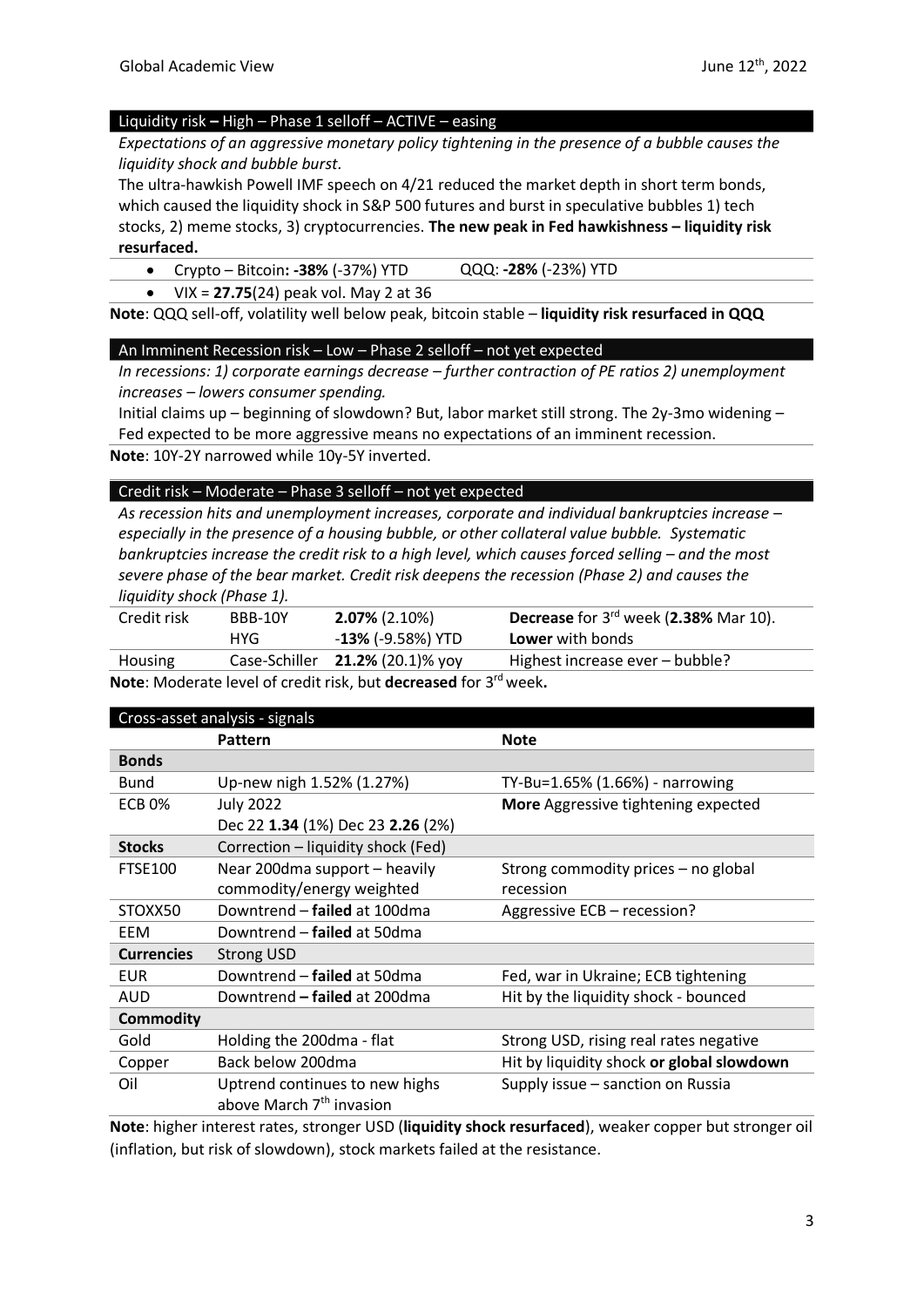

- **Correction 19%:** Jan  $4^{th}$  May  $20^{th}$  held the 20% level 3840.
- **Failed Bounce –** Double bottom
- **Support:** 20% correction threshold and previous low 3840
- **Opinion:** Neutral will the support hold or another leg lower to 20+ bear market drawdown.

### **S&P 500 Tactical outlook**

Tactical - Fundamental Thematic **Bullish**

- The liquidity shock resurfaced (negative): Phase 1 **– overreaction to CPI.**
- **An imminent recession risk still low (positive): Phase 2**
- **The credit risk still easing (positive): Phase 3.**
- **The peaks in inflation expectations holding (positive)**
- The new peak in the Fed hawkishness and CPI (negative liquidity shock)
- The pending decision to drop China tariffs positive catalyst
- Fed's mild dovish turn questionable ().
- Selling in reaction to the stagflation effect on corporate earnings (negative)
- Expected weakening economic data (negative) but will support the Fed pause in Sep

| Technical   |                                              | <b>Neutral</b> |
|-------------|----------------------------------------------|----------------|
|             | Will the 20% threshold drawdown hold at 3840 |                |
| Longer term |                                              | <b>Neutral</b> |

- The Fed-induced recessionary bear market (recession possibly 2024).
- Alternatively, relatively low FF terminal rate favors soft landing.
- 2Y-3mo inversion to signal a possible Phase 2 selloff an immediate recession (inactive).
- Spike in credit spreads above 3% to signal a possible Phase 3 selloff (inactive)

#### **Tactical Trades:**

- **Bullish:** Buy the 3840 support **overraction to CPI .**
- Alt: Bearish: Sell the breakdown below **3840** with rising inflation exp. also **stop loss.**

#### Long term S&P 500 strategy

- Not recommended to allocate new money.
- Will likely have an opportunity to exit existing positions at higher price.